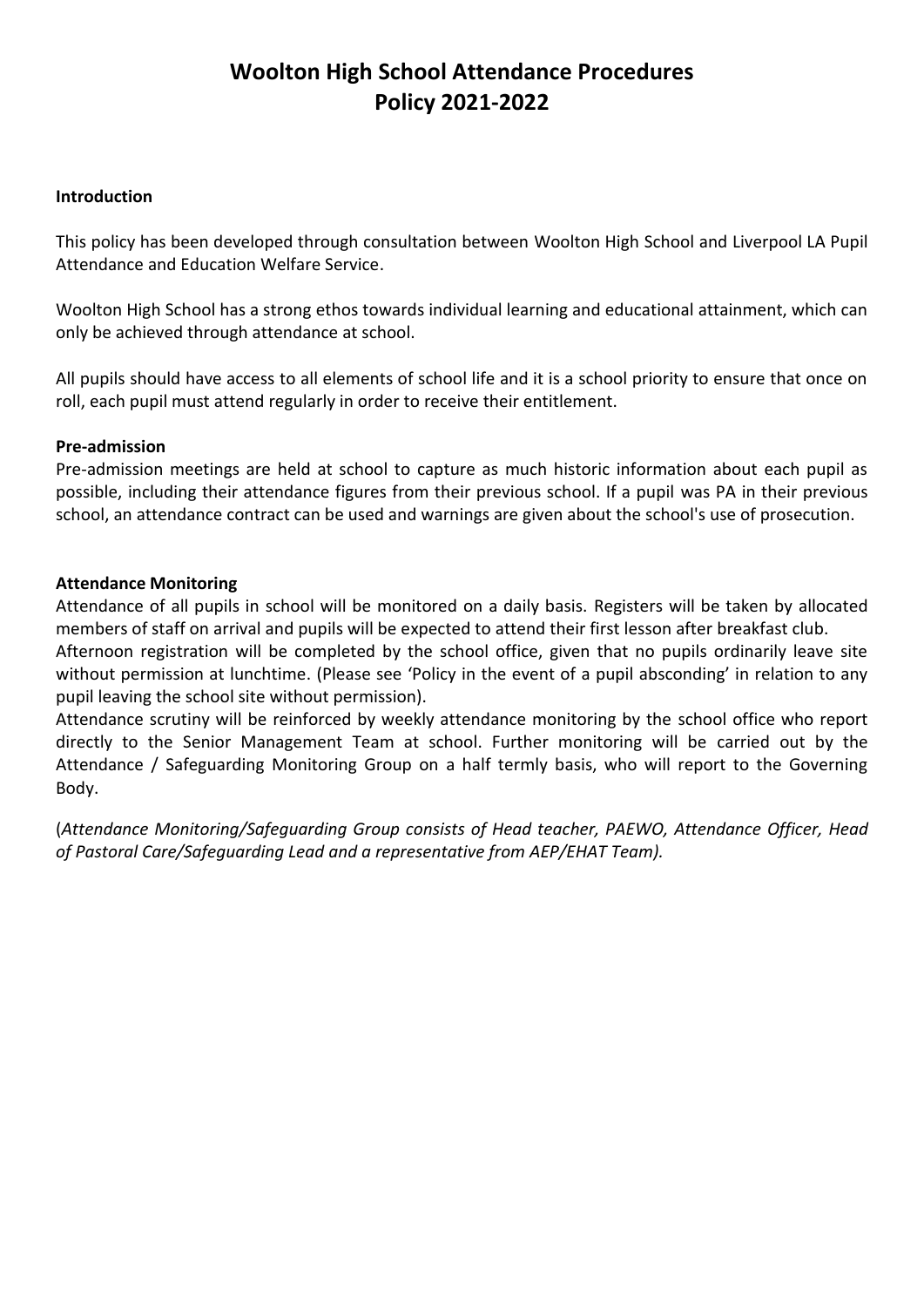### **Attendance action Plan (Steps taken by WHS to address and improve pupil attendance issues)**

- 1 All parents informed about acceptable levels of attendance by letter. Any pupils falling below acceptable levels will receive a separate letter with the pupil's individual attendance at that time.
- 2 **Pre-Admission meetings** For any pupil that has been identified as having poor attendance at their previous school PAEWO may be invited.
- 3 **Attendance Monitoring -** for every pupil on a daily basis, including first day phone calls home recorded on database for Attendance Officer to monitor.
- 4 **Weekly Monitoring –** by admin support, Office Manager and Head Teacher to identify poor attendance and identify follow up actions.
- 5 **Referral to PAEWO –** followed up with phone contact/complete home visit.
- 6 **Regular phone / email contact with PAEWO**
- 7 **Weekly Meeting –** Attendance Officer and PAEWO meet to discuss actions and new referrals.
- 8 **Attendance meetings at school –** with PAEWO / HT for pupils who are still persistently absent / falling below persistent absenteeism threshold (agreed as 90% for WHS)
- 9 **School Attendance linked to all Pupils on orders / interventions with YOS This can lead to breach** of order for not maintaining the education requirement of YOS orders.
- 10 **Court Proceedings** for parents of any pupils that continue to demonstrate poor attendance.
- 11 **Emergency Review of EHC plan** for continual chronic attendance issues with the recommendation to remove pupil from roll. Emergency Annual Review held. SEN present case to Education Placements Panel (EPP). Pupils remain on roll whilst awaiting placement change. WHS will attempt to arrange tuition sessions at home or in another setting whilst pupil still on roll.
- 12 **Levels of Monitoring School Attendance** Fixed agenda item for all staff, SMT, Governors and Team Around the School meetings.
- 13 **Named Governor** with responsibility for monitoring Attendance**.**
- 14 **Attendance rewards for pupils** Weekly recognition of improvement in attendance through weekly Attendance raffle which is visibly displayed on main corridor. Representing school for sports linked to attendance. Half termly Reward trips linked to attendance. Phone calls / text messages home to parents for good attendance. Termly / Annual prizes for good / improved attendance.
- 15 **Attendance targeted through weekly class based Praise Meetings at school**. Attendance ladder *(refer to Pupil Attendance Ladder, appendix 2)* displayed in meeting room to raise pupil awareness of attendance targets and any progress they are making. Form tutors to encourage pupils to work towards achieving/exceeding targets set and encouragement for competition between houses. Form tutors to liaise with School Office / Attendance Officer to obtain weekly attendance figures to celebrate in weekly Praise Meeting.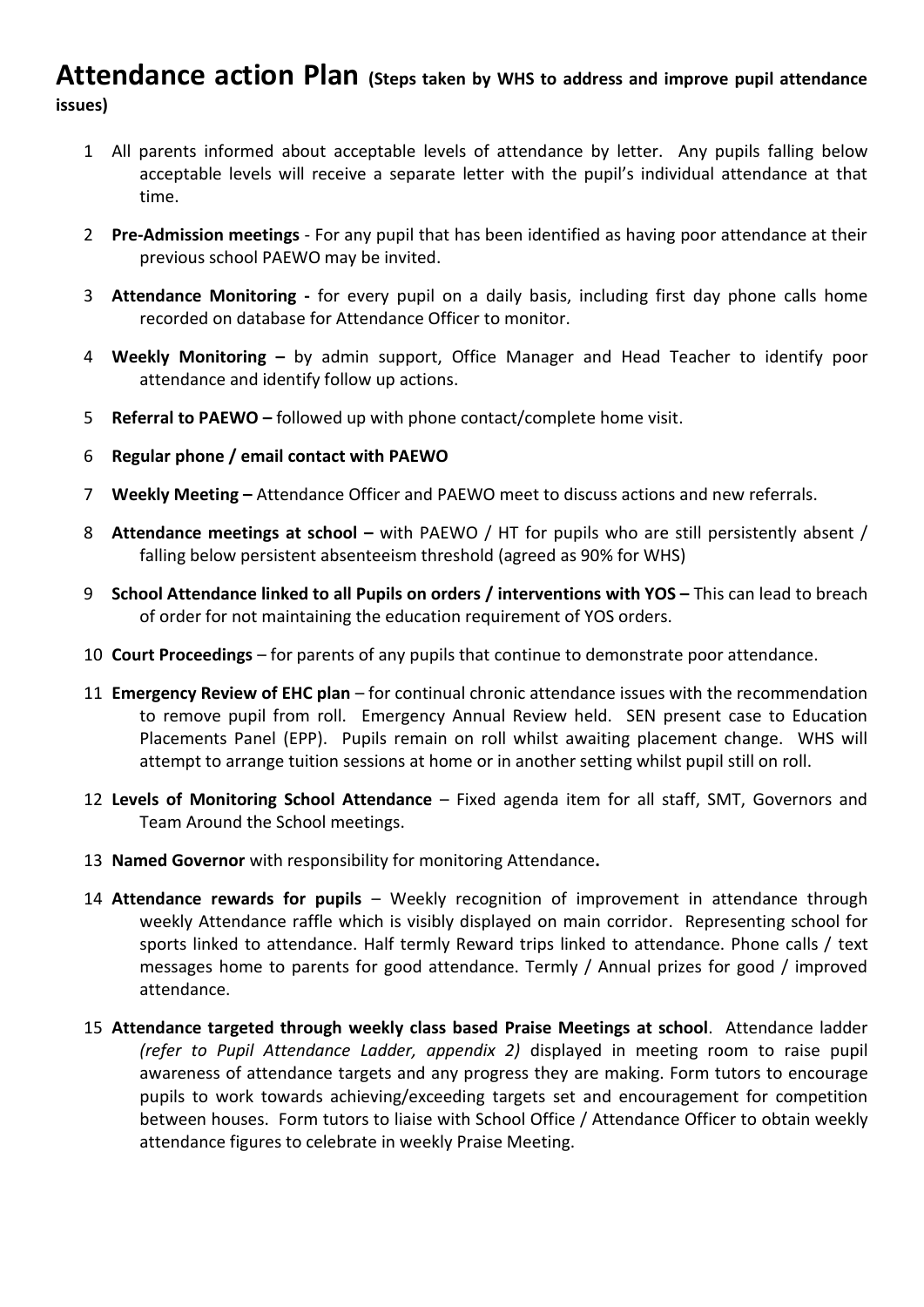- 16 **Attendance will be monitored on a half termly basis by the Attendance and Safeguarding Monitoring Group**: This group will look at the overall attendance levels of individuals, Year groups and identified Vulnerable Groups. Group includes HT, Named Governor for Attendance, PAEWO, Safeguarding Lead and Attendance Officer. Identified vulnerable groups for discussion are LAC, SP, CIN, EHAT and AEP.
- 17 **SEN Placement Panel** pupils will also be monitored following placement breakdown. Weekly welfare checks will continue and work sent home for these pupils until their next destination is identified. This will feed into Attendance and Safeguarding Monitoring Group.
- 18 **CME pupils will continue to be reported through the LA.** Changes in guidance from September 2016 has been acknowledged however this practice was already in place due to LA involvement with EHC plans for all pupils. WHS works closely with other agencies such as PAEWO, Targeted Services, CAMHS, School Health and Social Care. Attendance and welfare is closely monitored and links with other agencies are strong.

#### **Pupils absconding from school** – see "policy in the event of pupils absconding"

Inclusion in all elements of school life is considered by the SMT at school to be the preferred route to meeting the holistic needs of all pupils. With this in mind, it is felt that this Attendance policy is the most appropriate way to address the individual attendance of each pupil in school. Woolton High operate a number of incentives to promote the individual levels of attendance of each pupil. Representation for schools' sports teams and trips out are influenced by each pupil's attendance figures. Lists are displayed of the best attenders each week and pupils can earn incentives for demonstrating progress in their individual attendance figure, regardless of their overall level.

In response to the changes to the measurement for school attendance from September 2015, the following points have been raised:

- PA pupils are Safeguarding and Welfare concerns and therefore, for pupil's whose parents cannot be contacted a welfare visit will be requested from PAEWO or Community Police.
- A meeting has been held with Education and Welfare Services to look into codes for pupils who are on AEP and reduced timetables as there have been conflicting opinions in relation to arrangements for these pupils. Pupils will be recorded as B for placement days and C for other days.
- Referring to EWO promptly and requesting medical evidence due to reduction of PA expectations.
- Informing and engaging parents through group activities, website information. Educating parents around when it is acceptable to keep pupils off school.

#### **Safeguarding and Attendance joint ideas for action plan:**

- Home visits staff safety. If no contact is made with parents of absent pupil referral to EWO for visit following day. Joint visit if necessary. 1-1 TA if available.
- Parent sessions offer training SG, school nurse information section for parents covering a range or relevant issues.

As can be seen from the information given above it is extremely important to recognise that in order for pupil learning and progress to continue, there must be a determined commitment by Woolton High School, Liverpool SEN Department, Liverpool LA Pupil Attendance and Education Welfare Service and the parents / carers of pupils to work in partnership to maintain an acceptable level of attendance of every pupil on roll at school.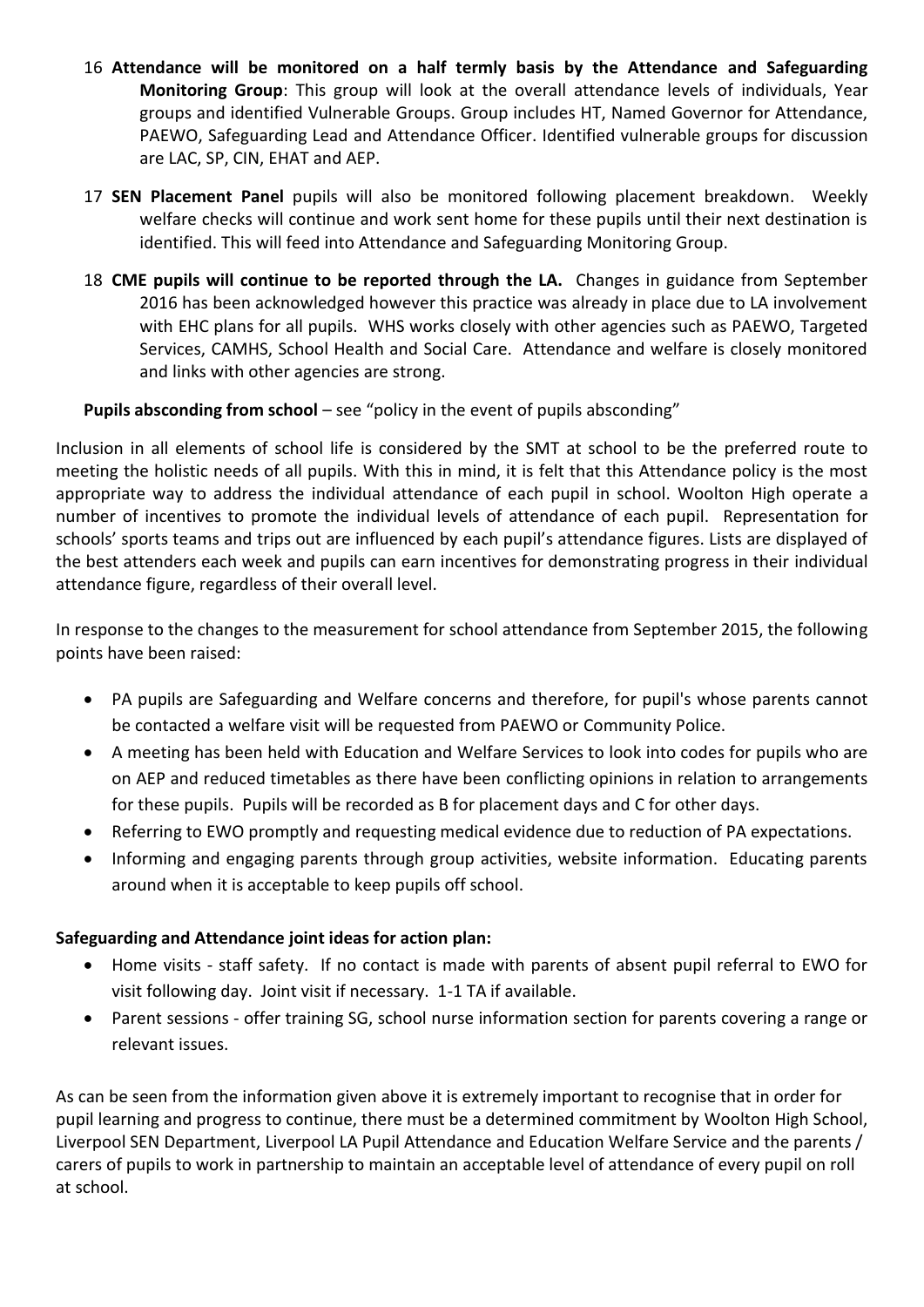## **Roles and Responsibilities**

#### **Governors**

- Model effective attendance at board meetings and in relation to link-governor work
- Monitor attendance data to ensure that school leaders are promoting an attendance culture and maintaining robust practices regarding pupil attendance
- Review and analyse the Attendance report to governors
- Nominate a link governor for attendance, who will commit to attending school to support the quality assurance of school's practice around attendance procedures

#### **All staff**

- Discuss with students the link between attendance and achievement
- Support students who have gaps in their learning due to attendance issues
- Provide a positive welcome to any student who has returned to school following any absence
- Support students who arrive late and follow up punctuality at the end of the lesson
- Be vigilant to bullying or students who appear to be socially isolated
- Have seating plans in place that promote positive relationships between peers
- Be on the corridor at changeover of lessons to promote positive behaviour
- Dismiss students in a controlled way as they leave the classroom

#### **Form teachers**:

- Notify office staff if you are aware of any pupil absence
- Follow up any absent marks as students return to school to determine reasons for absence
- Continue to follow up any unexplained absence insisting notes are brought in
- At the beginning of each week display and share the form's attendance last week and the form's overall attendance since the start of the year (covered quickly in Form time).
- Ensure all students are aware that the minimum overall attendance should be 95%
- Ensure every student is aware of their overall attendance and their attendance target.
- Recognise any student whose attendance last week was 100%
- Recognise any student whose attendance last week was at least 95%
- Display the names of any students who achieved 100% last week and at least 95% last week
- Recognise any student whose attendance has improved last week
- Display the names of any students whose attendance has improved overall
- Refer to the Office Manager any student who continues not to provide a reason / note to explain their absence
- Form teachers will mentor and support on early intervention for and any child who has attendance between 90-100%
- Form teachers will identify any children between 90-100% and whose attendance is deteriorating or failing to move to the minimum target 95%. They should pass the names weekly to the office who will make/arrange for phone calls to be made.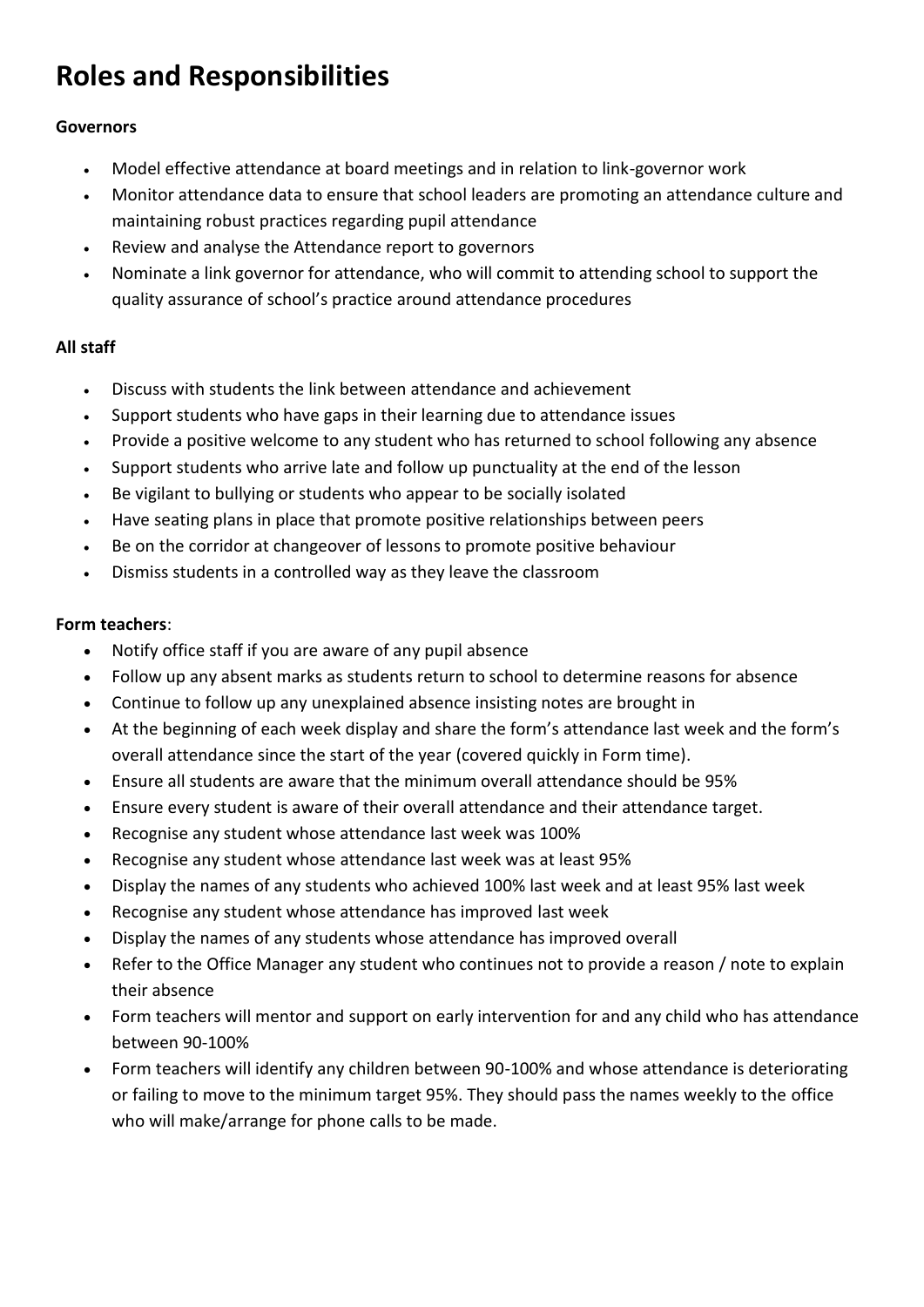#### **Head of Pastoral Care**

- Support / mentor a cohort of students identified by the Attendance Officer
- Meet weekly with the Attendance Intervention Officer to discuss and record any concerning students. These meetings should be documented by the Attendance Intervention Officer
- Make visits with the EWO as required
- Support the Form Tutors to administer weekly attendance draw as required
- Liaise with any external agencies re attendance initiatives

#### **Office Manager**

- Follow up any unauthorised absence / no shows
- Make first date phone calls regarding absence
- Ensure certificates are given out each half term to anyone who has improved their attendance or met the attendance target
- To work with the Headteacher daily to discuss and escalate any students causing concern. These meetings should be documented by the Attendance Intervention Officer
- Provide data and prizes to SLT to enable weekly prize draw to take place
- Send letters home each half term to all students' parents informing them of their child's overall attendance and attendance over the last half term
- Ensure letters are sent home to inform parents that attendance has fallen below 95%, below 90%
- Keep records daily/weekly regarding the attendance of students at Alternative Education and report any concerns immediately to the Attendance Officer / Head teacher
- Identify and correct any mistakes in registers
- Provide data and prizes to SLT to enable half termly prize draw to take place
- Send texts to parents every week for all pupils with 100%
- Provide a report each week on Friday afternoon that identifies:
- 1. previous week's attendance for the whole school
- 2. the overall attendance at the end of each week for the whole school since the start of the year
- 3. previous week's attendance for each year group
- 4. the overall attendance at the end of the week for each year group since the start of the year
- 5. previous week's attendance for each form group
- 6. the overall attendance at the end of each week for each form group since the start of the year
- Provide a print off each Friday to each form teacher:
- 1. The attendance last week for each student in their form
- 2. The overall attendance at the end of the week for their since the start of the year
- To ensure with the support of the Attendance Officer there is a high quality Attendance Notice Board for each year group with names of top three pupils with 95% plus / improved attendance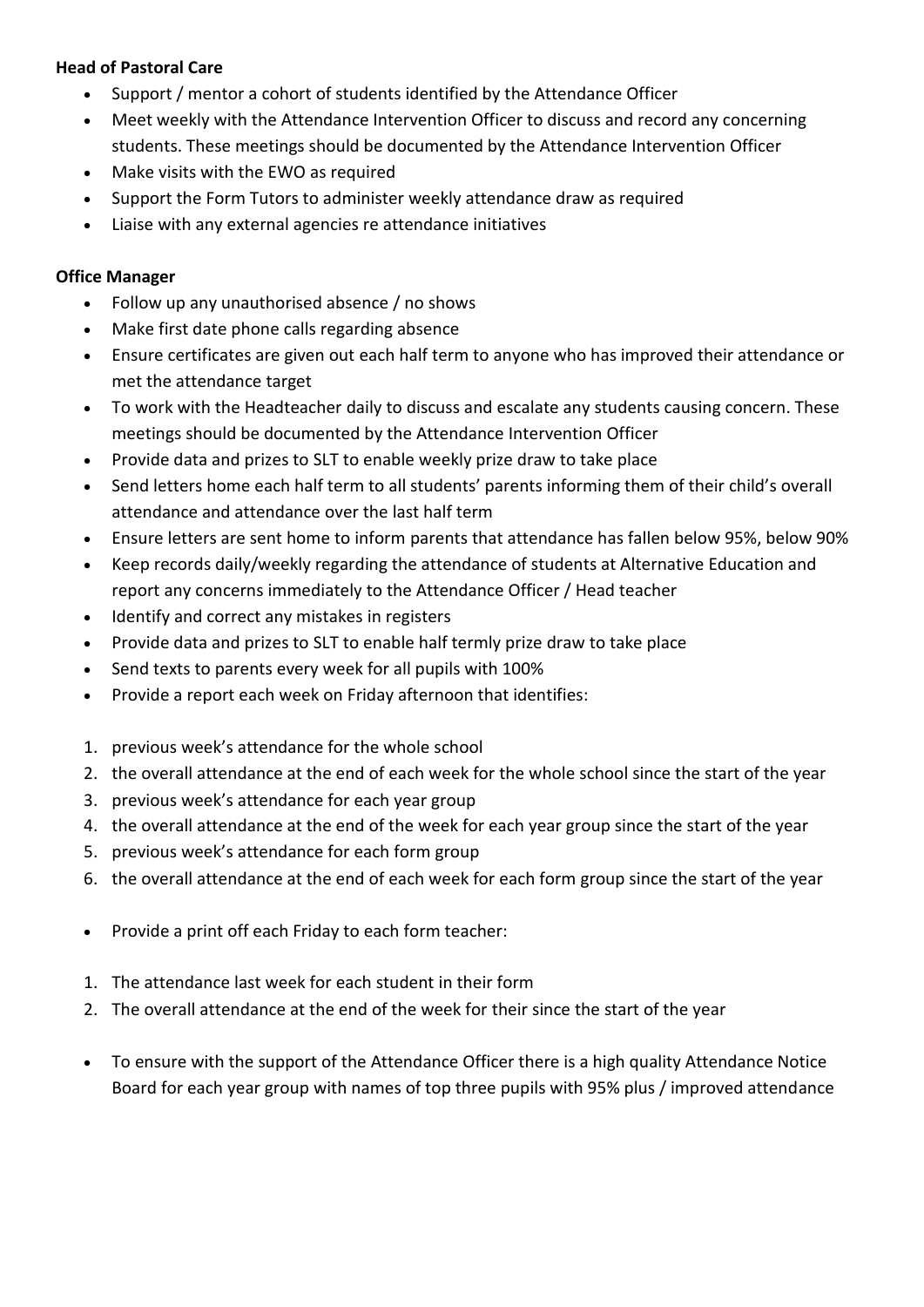#### **Attendance Officer /SFSW**

- Share the PA cohort between the EWO and the Attendance Officer, agreeing this strategy with the School's Family Support worker and the Head of Pastoral Care
- Identify a cohort of at risk students for teachers, Head of Pastoral Care and SLT to mentor
- Design with the Office an Attendance Poster for all form rooms
- Draw together a whole school attendance analysis/report for the Leadership Team and governors as required, summarising and recording any impact of attendance strategies
- Keep a one page weekly paper based overview of all phone calls made and visits made (these should also be entered on SIMs)
- Organise with the EWO / HOPC / HT any required Attendance Panel meetings for each pupil meeting Attendance Monitoring trigger points
- Meet with the EWO each week and receive a log of all actions and visits made by the EWO
- Measure the impact of attendance of each separate cohort by each EWO and the Attendance Intervention Officer
- Oversee the strategy with the Family Engagement Manager to ensure penalty notices are sent out, referrals are made to the EWO and cases are identified for court by the LA (the strategy and summary should be summarised for the Leadership Team)
- Analyse attendance data, identifying patterns and trends in respect of attendance codes and different groups of students e.g. FSM, CLA, SEN, gender and other groups
- Identify any barriers to improving attendance both for children and within the attendance system
- Ensure a presence at parents' evening / afternoon to discuss attendance issues with all families as they arrive
- Maintain the Attendance PA Summary, Percentage Attendance and Attendance Summaries documents to closely monitor all elements of pupil attendance
- Meet with Head teacher / HOPC to discuss progress weekly
- Chair the attendance panel meetings
- Draw up case studies to share with Ofsted as required
- Coordinate and lead Attendance and Safeguarding Monitoring group meetings to include Attendance Officer, HOPC, HT, EWO and Attendance Governor
- Summarise and feedback to the Designated Safeguarding Lead the monitoring of attendance of AEP and attendance of children with safeguarding concerns and welfare visits to chronic attendees
- Monitor the impact of all attendance strategies and the attendance action plan
- Attend Team Around the School meetings to provide attendance updates
- Ensure with Office Manager / HT that Fixed Penalties are served, the outcomes recorded and court work is progressed
- Maintain the attendance policy though annual update and preparation for ratification by governors

#### **SLT**

- Ensure that Form Tutors maintains contact with Office Manager to keep an open dialogue about any pupils with poor attendance to ensure that challenge happens at all levels.
- Ensure that Attendance of each Form is discussed each Monday, with reference to the weekly Attendance poster being produced from the Office.
- Ensure that attendance competition between classes takes place every week in the praise meeting.
- Ensure that any pupils with 100% Attendance each week is entered in the Attendance raffle which is awarded for the weekly Class Praise meeting for being in school every day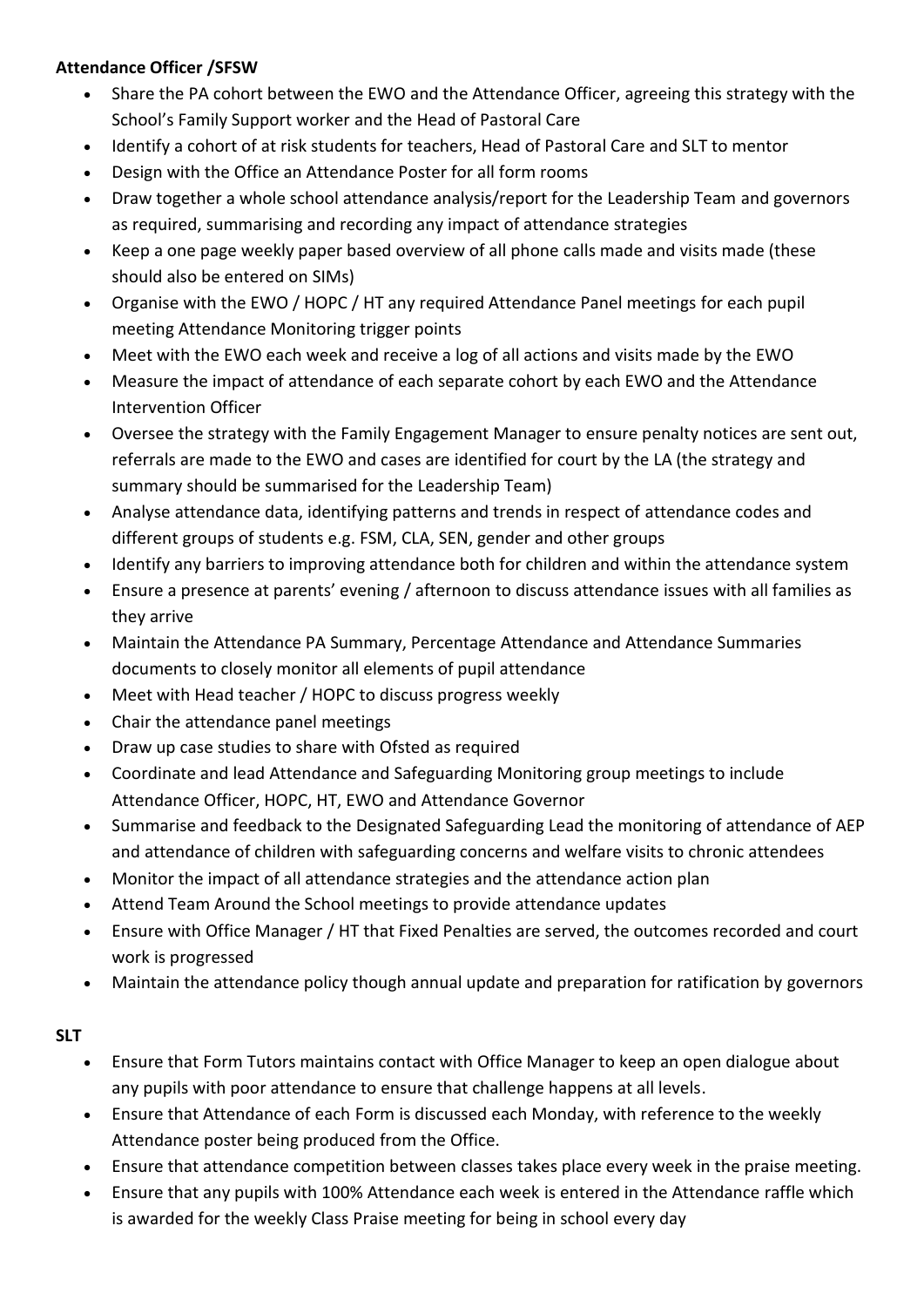#### **Head teacher**

- Liaise with any external agencies re attendance initiatives
- Monitor the roles of the Officer Manager and Attendance Officer
- Report to Governors and HMI the impact of attendance strategies
- Monitor the roles of all and the effectiveness of Attendance review
- Monitor the impact of all attendance strategies and the attendance action plan
- Scrutinise Attendance data and keep governors informed about progress or otherwise, highlighting steps taken to address any whole school issues affecting the overall school attendance
- Work with the LA to address ongoing issues affecting the overall school attendance and escalate concerns to CEO/DCS where required

#### **Non-Attendance Escalation Process** *(refer to attendance ladder of action and support below)*

In the case of pupil absence, the following stages will come into play:

#### **Stage 1**

For any pupil who is absent, checks will be made initially with the taxi company to determine if pick up occurred. If not, phone contact will be made to parents to check on the pupil's whereabouts. In the case of illness, an authorised absence will be recorded for that pupil.

Should there be no satisfactory explanation for the absence, parents / carers must support the school in ensuring that their child is brought to school. For any two consecutive absences (or patterns of erratic attendance) whereby parents/carers cannot be contacted the school Attendance Officer will be notified. If there is no contact all day and the pupil is absent the following day, PAEWO will carry out a welfare visit and inform school of the whereabouts of the pupil.

For referrals that are not related to welfare or safeguarding, the Attendance Officer will initially send out a school letter to inform parents of school attendance expectations and if no improvement is made the following week attempts will be made to make telephone contact with parents/carers to identify reasons for any absences before a referral to PAEWO is made. The Attendance Officer may also meet with pupils to discuss attendance if possible. School will have made telephone calls and sent a letter prior to referring pupil for Stage 1 action. Social workers/support workers and YOS will also be informed for pupils who have allocated workers.

#### **Stage 2**

If family support is not forthcoming or the pupil is refusing to attend school, the matter will be immediately referred to Pupil Attendance Education Welfare Service. This will involve a letter to parents / carers and a home visit from the Pupil Attendance Education Welfare Officer for discussion about the circumstances of absence and the resulting action(s) to follow. Pupils who present with persistent medical reasons for absences will be referred to the School Nurse for appropriate action. These pupils may be placed on a first response GP note for any further absences.

#### **Stage 3**

Pupil and Parents may be invited to attend school to meet with the Head and PAEWO and possibly sign a Parenting Contract to address attendance.

#### **Stage 4**

If there is still no improvement in attendance at school, parents may be issued with a fixed penalty notice for failing to ensure that their child has attended school.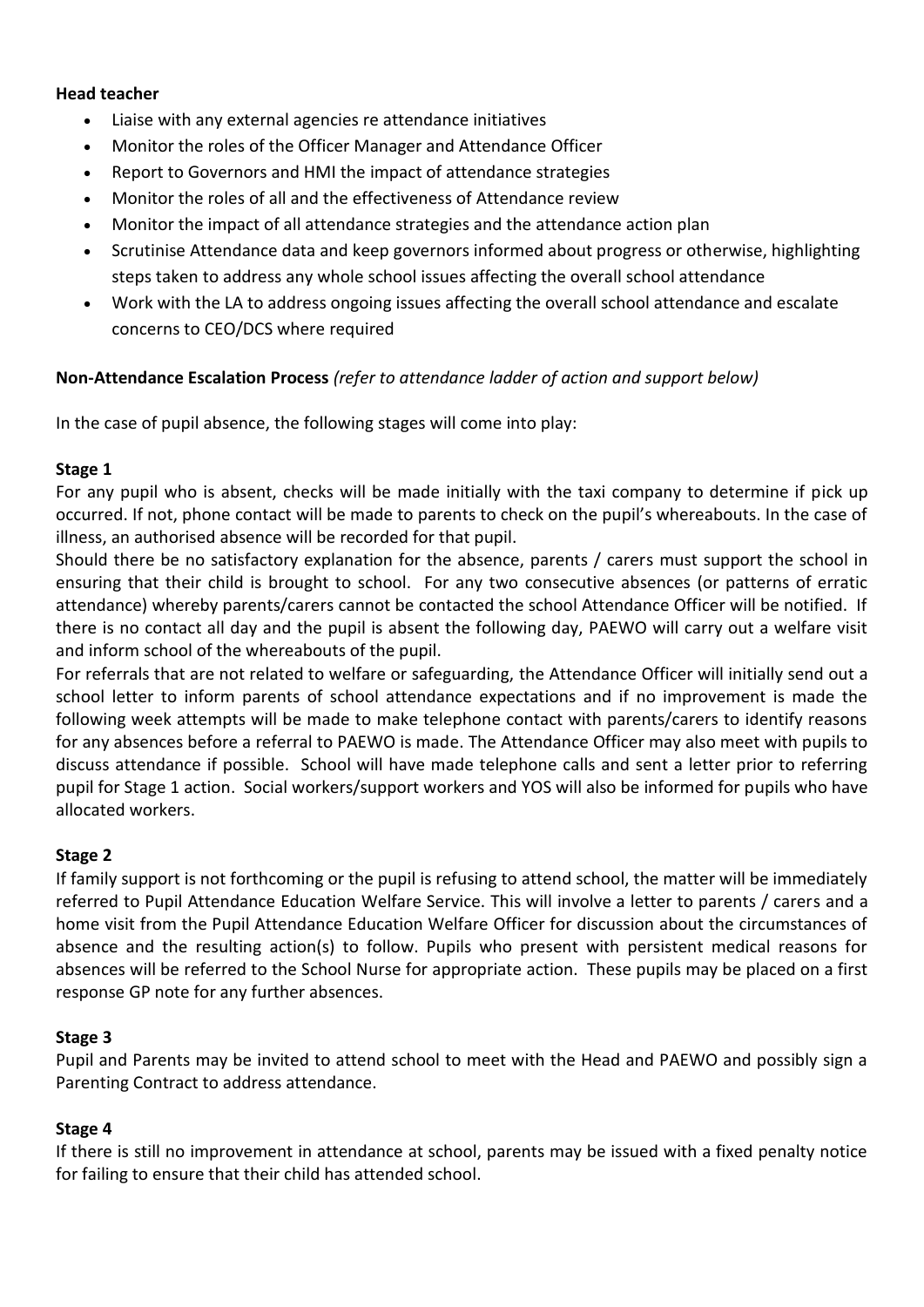#### **Stage 5**

Following further attendance issues, parents may be prosecuted by the courts (up to a maximum of £2,000) and can incur a parenting order for failing to ensure that their child has attended school.

#### **Stage 6**

For continued pupil non-attendance after Stage 5, parents could face re-prosecution, which could lead to imprisonment.

#### **Stage 7**

Alongside court proceedings, school can also call an Emergency Review meeting to determine whether an individual pupil's needs are being met by the school. Alternately, a decision could be made that a pupil's EHCP be amended and the pupil may be removed from the roll of the school due to extreme poor attendance and lack of engagement.

Policy reviewed on 16<sup>th</sup> September 2021 This policy will be reviewed in September 2022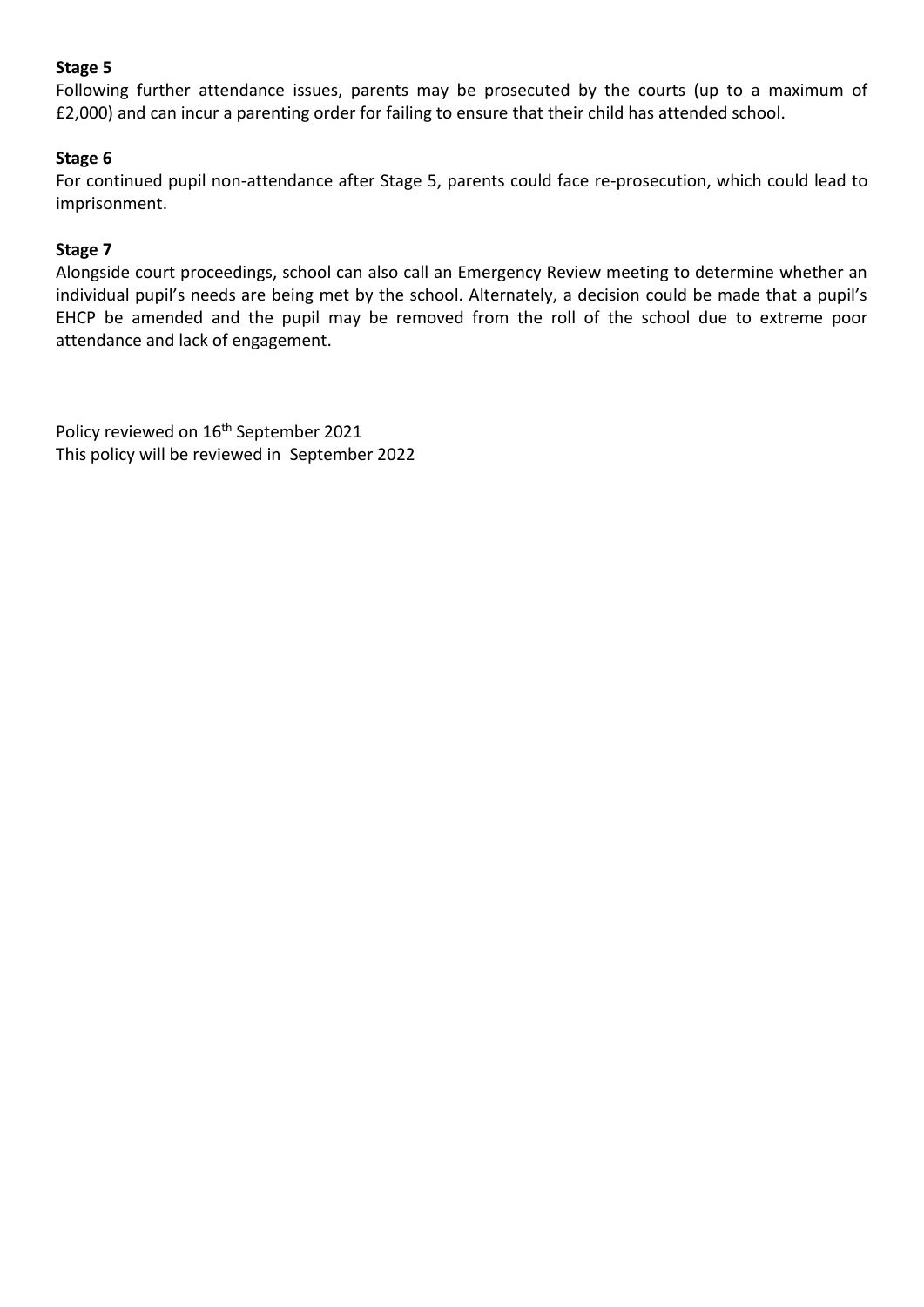ATTENDANCE LADDER OF ACTION & SUPPORT -please refer to pupil monitoring document for individual actions

Attendance Policy available on school website Whole school awareness celebrated during weekly praise meetings. Attendance targets for all pupils through form tutors Letters to be sent out to parents termly to highlight attendance Attendance Officer notifies mentors in school to discuss with pupils. > 2 consecutive absences with no home contact will result in immediate PAEWO visit due to welfare concerns which may lead to Safeguarding actions. Admin telephone call home first day response. Reasons for absence recorded and reported to Attendance group for information/action and to Headteacher for weekly analysis. Attendance officer may meet with pupil/form teacher and telephone call to parents to identify reason for dip in attendance. Attendance discussed during AR and any progress meetings with form/class teachers Attendance meeting PAEWO/Headteacher Possible referral to SFSW/other agencies Students and parents attend meeting and agree targets. Pupil may be on a first response GP note for any absence. Failure to respond to meetings leads to referral for discussion at TAS/Annual Review/ EPP. FPN/court proceedings considered Referral to Local Authority for FPN/ other legal proceedings. PAEWO Referral Autumn 1 7 missed sessions/3.5 days Autumn 2 14 missed sessions/ 7 days Spring 1 20 missed sessions/10 days Spring 2 25 missed sessions/12.5 days Summer 31 missed sessions/15.5 days Half termly monitoring PAEWO telephone call/letter/visit. Outcome reported back to school. Failure to respond to PAEWO leads to meeting in school and FPN considered. Persistent Medical reason referred to School Nurse for appropriate action. FPN issued for any unauthorised holiday 5 days or more  $95 - 100 %$ Attendance  $90 - 95\%$ Attendance  $85 - 90 %$ Attendance  $< 85\%$ **Attendance** Whole school PA Agenda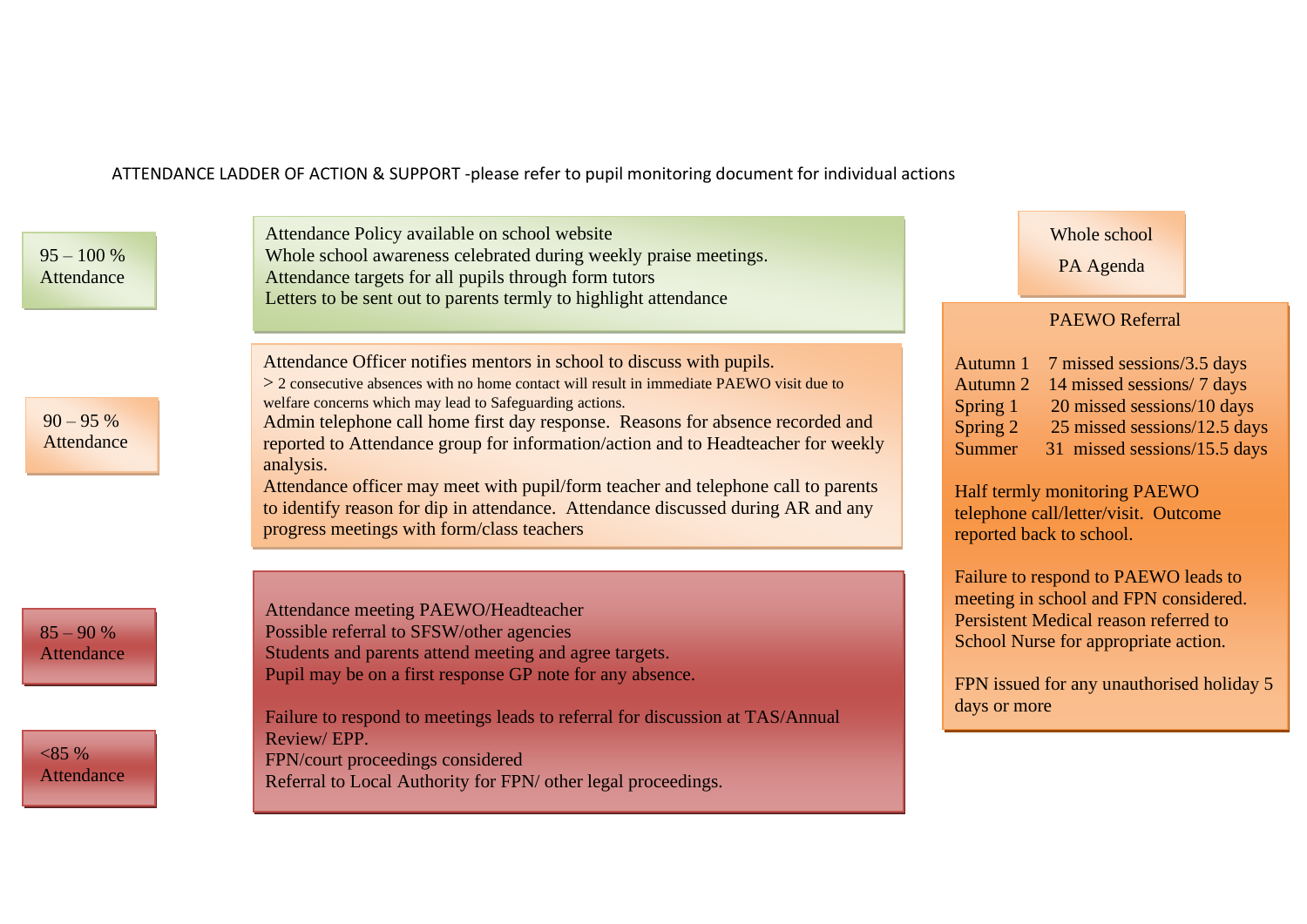#### PUPIL ATTENDANCE LADDER

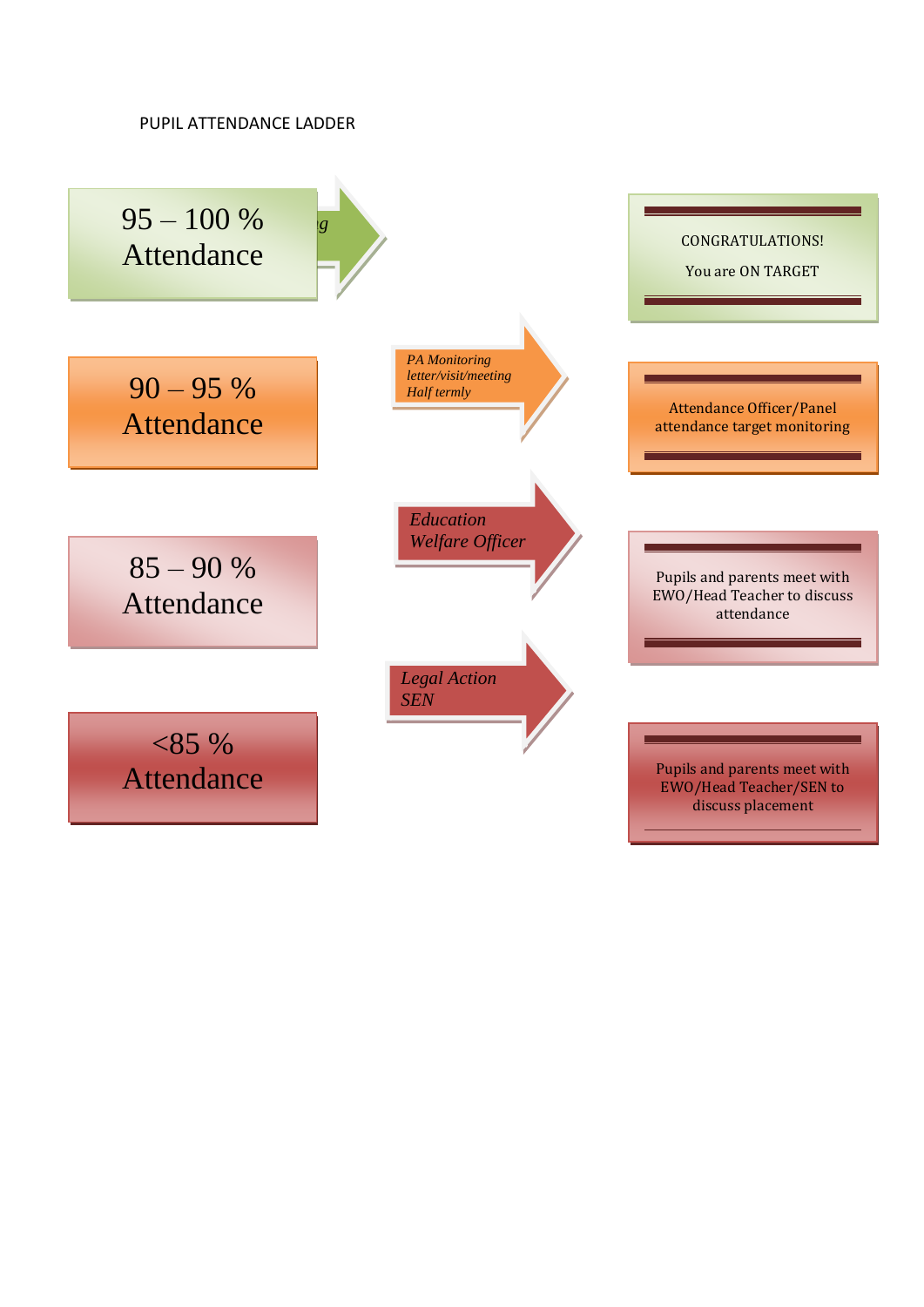# **ATTENDANCE MATTERS!**

| <b>Very Good</b>                                                                      |                                 | <b>Worrying</b>                                                                           |                                 | <b>Causing Serious Concern</b>                                                 |                                 |
|---------------------------------------------------------------------------------------|---------------------------------|-------------------------------------------------------------------------------------------|---------------------------------|--------------------------------------------------------------------------------|---------------------------------|
| The Effects of Absence on School Progress<br>A school year is only 190 days.          |                                 |                                                                                           |                                 |                                                                                |                                 |
| <b>No</b><br>absence                                                                  | 10 days<br>missed               | 12 days<br>missed                                                                         | 19 days<br>missed               | 29 days<br>missed                                                              | 38 days<br>missed               |
| 190 days of<br><b>Education</b>                                                       | 180 days of<br><b>Education</b> | 178 days of<br><b>Education</b>                                                           | 171 days of<br><b>Education</b> | 161 days of<br><b>Education</b>                                                | 152 days of<br><b>Education</b> |
| 100%                                                                                  | 97%                             | 96%                                                                                       | 90%                             | 89%                                                                            | 80%                             |
| <b>Very Good</b><br><b>Best chance of success.</b><br>Gets you off to a flying start. |                                 | <b>Worrying</b><br>Less chance of success.<br>Makes it harder for you to make<br>progress |                                 | <b>Serious Concern</b><br>You will find it very difficult to<br>make progress. |                                 |